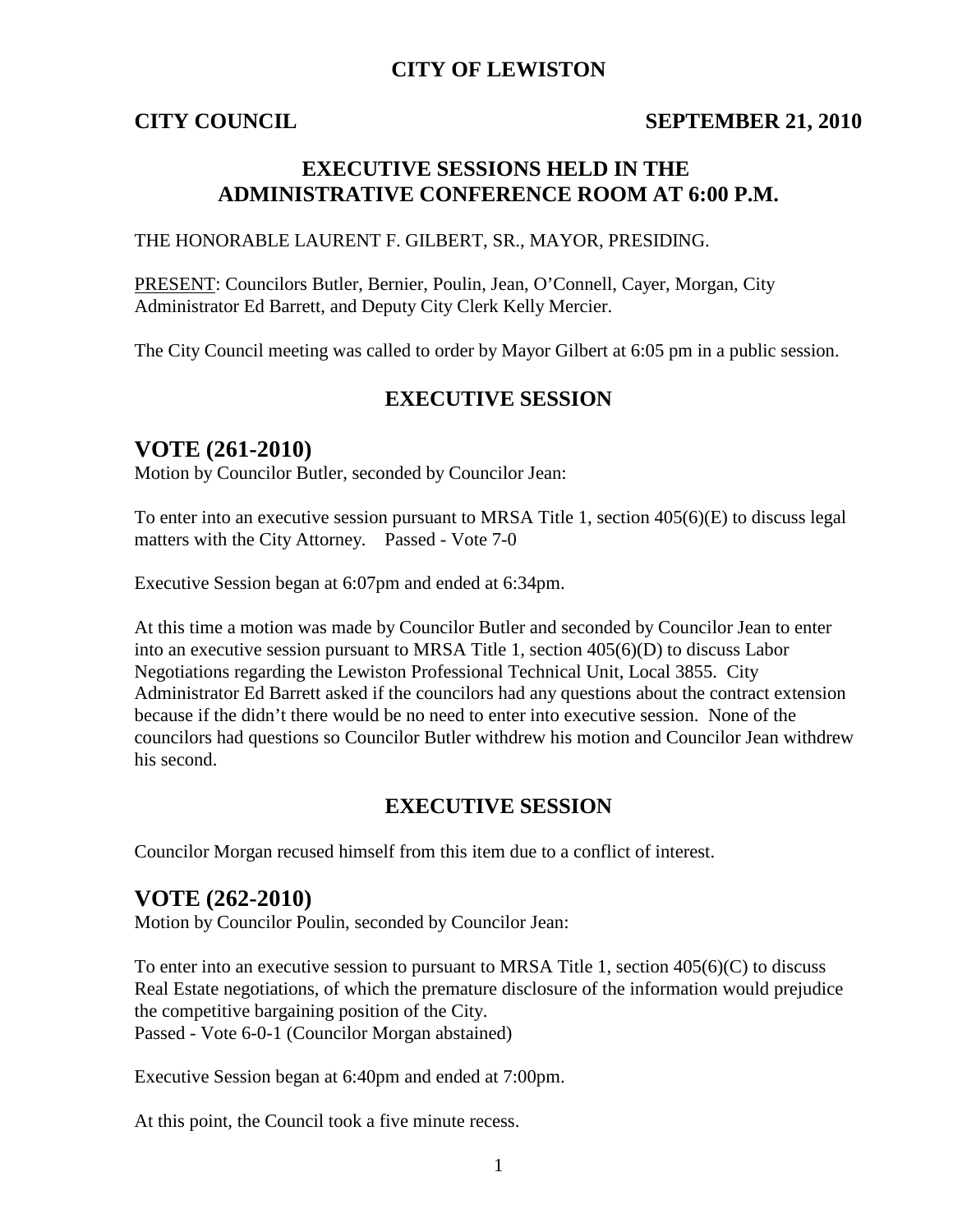## **REGULAR MEETING HELD IN THE COUNCIL ROOM AT 7:00PM**

THE HONORABLE LAURENT F. GILBERT, SR., MAYOR, PRESIDING.

PRESENT: Councilors Butler, Bernier, Poulin, Jean, O'Connell, Cayer, Morgan, City Administrator Ed Barrett, and Deputy City Clerk Kelly Mercier.

Pledge of Allegiance to the Flag. Moment of Silence.

### **PROCLAMATION**

Mayor Gilbert read a Proclamation proclaiming Monday, September 27, 2010 as "Family Day - A Day to Eat Dinner With Your Children" and urged residents to participate in its observance.

### **REPORT FROM THE LEWISTON YOUTH ADVISORY COUNCIL**

LYAC member Holly Lavorgna informed the council that the Lewiston Youth Advisory Council had their first meeting of the 2010-2011 year and that they have three items that they will be focusing on this year. They will be encouraging cultural understanding and peaceful interaction, focusing on trying to encourage the importance of education to their peers, and doing an activity to make a donation to Yada (Youth+Adults + Dialogue=Action) which is a local community group trying to establish a community center.

She also mentioned that the LYAC is planning a World Peace Day ceremony on November  $17<sup>th</sup>$ at the Bernard Lown Peace Bridge, that the LYAC 2010-2011 officers will be elected at their next meeting and a few of the members will be going on a ride along with Lewiston Police Officers.

### **PUBLIC COMMENT PERIOD**

No public comment was offered at this time.

## **VOTE (263-2010)**

Motion by Councilor Jean, seconded by Councilor Morgan

To dispense with the reading of the minutes of the May 11, August 17, August 24 and September 14, 2010, meetings and to accept and place them on file as prepared by the City Clerk. Passed - Vote 7-0

## **VOTE (264-2010)**

Motion by Councilor Butler, seconded by Councilor Bernier:

To combine items one and two and vote on them with one motion. Passed - Vote 7-0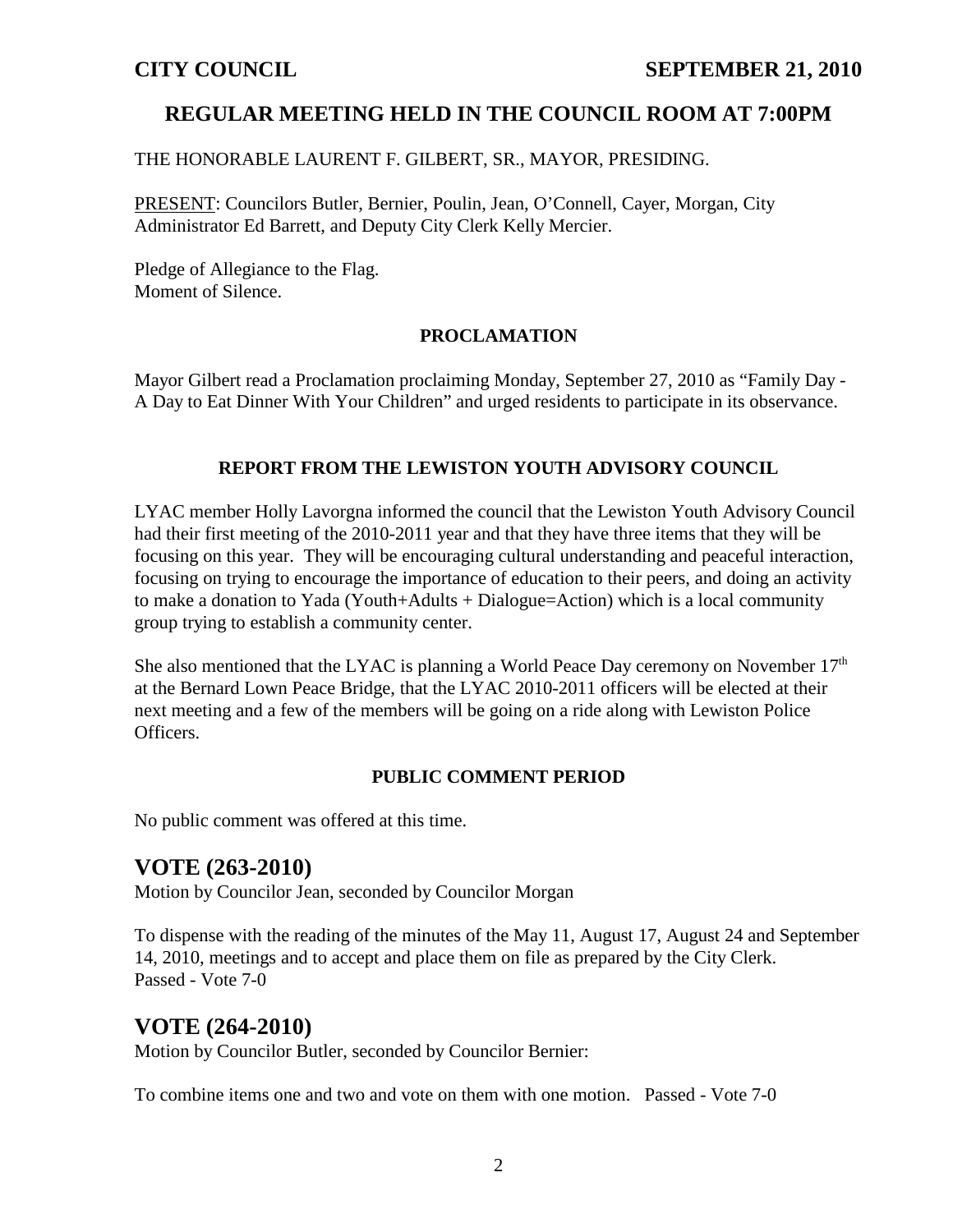## **SPECIAL AMUSEMENT PERMITS FOR LITTLE DAN'S BBQ AND FRIENDS LODGE**

Mayor Gilbert opened the hearing to receive citizen input and comment. No members of the public spoke for or against this item. Mayor Gilbert then closed the hearing.

## **VOTE (265-2010)**

Motion by Councilor Butler, seconded by Councilor Bernier:

To grant a Special Amusement Permit for Live Entertainment to Little Dan's BBQ, 757 Main Street. Passed - Vote 7-0

## **VOTE (266-2010)**

Motion by Councilor Butler, seconded by Councilor Bernier:

To grant a Special Amusement Permit for Live Entertainment to Friends Lodge, 724 Main Street. Passed - Vote 7-0

## **VOTE (267-2010)**

Motion by Councilor Butler, seconded by Councilor Bernier:

To combine items three through seven and vote on them with one motion. Passed - Vote 7-0

# **PUBLIC HEARING FOR JUNKYARD PERMITS FOR GRIMMEL'S INDUSTRIES**, **LEWISTON PUBLIC WORKS DEPARTMENT**, **GARY ST. LAURENT/MAINE HEAVY EQUIPMENT**, **DANA'S GARAGE AND KTI BIO FUELS, LP**

Mayor Gilbert opened the public hearing. No members of the public spoke for or against this item. Mayor Gilbert then closed the hearing.

## **VOTE (268-2010)**

Motion by Councilor Butler, seconded by Councilor Jean:

To grant an Automobile Graveyard/Junkyard permit to Grimmel's Industries, 50 River Road, subject to the conditions that the hours of operation shall be limited to 7:00am to 5:00pm, Monday through Saturday and that they maintain the screening from the Maine Turnpike. Passed - Vote 7-0

# **VOTE (269-2010)**

Motion by Councilor Butler, seconded by Councilor Jean:

To grant an Automobile Graveyard/Junkyard permit to the Lewiston Public Works Department, 424-482 River Road. Passed - Vote 7-0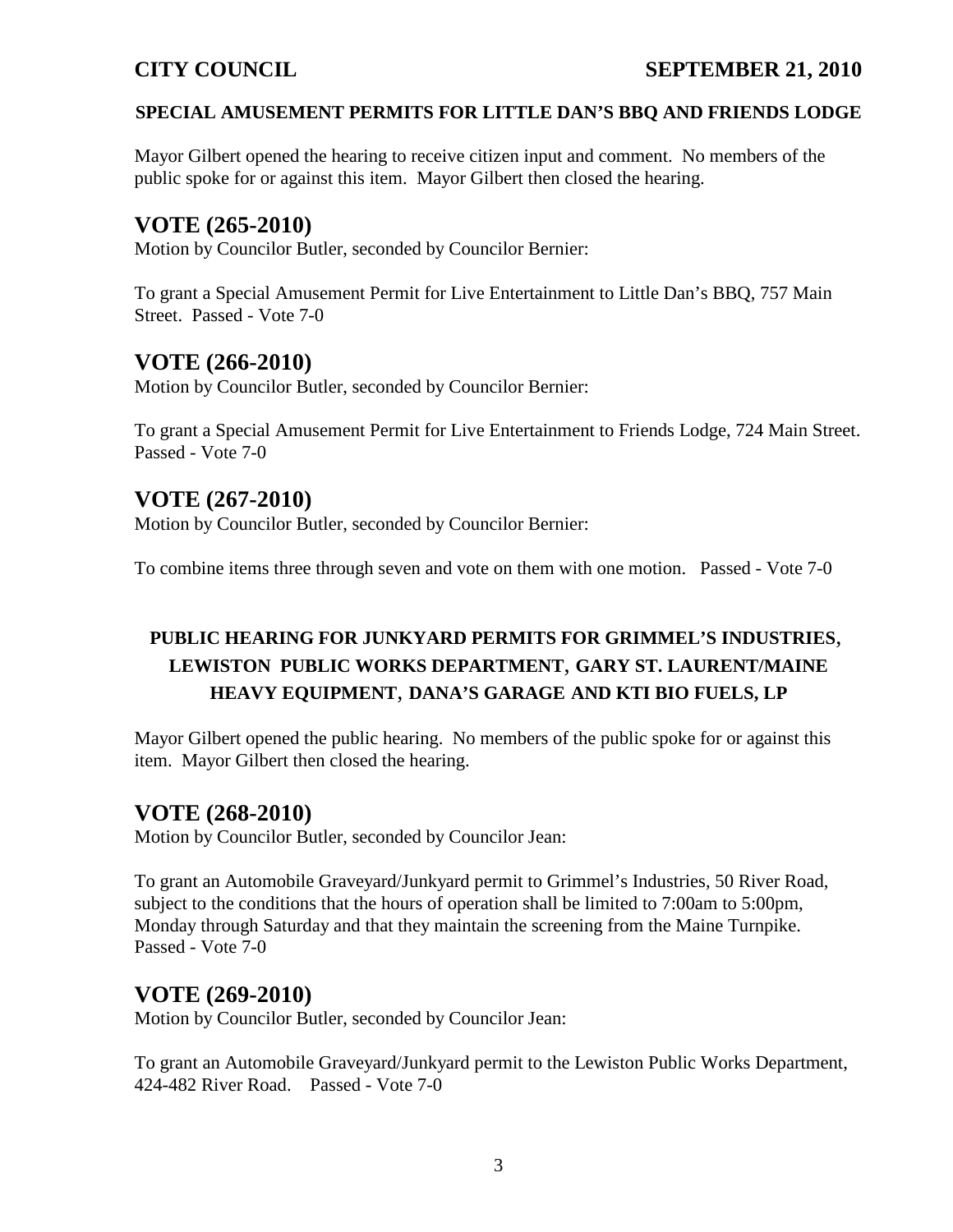# **VOTE (270-2010)**

Motion by Councilor Butler, seconded by Councilor Jean:

To grant an Automobile Graveyard/Junkyard permit to Gary St. Laurent/Maine Heavy Equipment, 1445 Sabattus Street. Passed - Vote 7-0

# **VOTE (271-2010)**

Motion by Councilor Butler, seconded by Councilor Jean:

To grant an Automobile Graveyard/Junkyard permit to Dana's Garage, 193 Crowley Road, subject to the condition that no more than 1,000 tires may be stored on the property. Passed - Vote 7-0

# **VOTE (272-2010)**

Motion by Councilor Butler, seconded by Councilor Jean:

To grant an Automobile Graveyard/Junkyard permit to K.T.I. Bio Fuels, Inc., 38 Alfred A. Plourde Parkway, subject to the following conditions:

- 1. Permit is granted for storage of wood waste and oversized bulky waste (OBW). OBW will consist of furniture, rugs, plastics, and any other large burnable household goods. Unacceptable OBW consists of sheetrock, roofing materials (unless wood), aggregate products, dirt and sand, fiberglass insulation, and no hazardous materials such as asbestos.
- 2. All wood waste and OBW which is to be placed in storage shall be piled no higher than 30'.
- 3. The width and length of the piles will be sized as indicated on the plan view of the back yard, but shall be no wider than 90' and no longer than 150'.
- 4. There shall be no more than nine (9) piles of wood waste and OBW at any time. OBW will not exceed two (2) piles.
- 5. Access rows or fire lanes shall be maintained between piles with a minimum distance of 30' between piles.
- 6. The main entrance roadway must be kept at a minimum of 24' of travel way at all times.
- 7. An additional access road or fire lane shall be maintained from Alfred A. Plourde Parkway at a minimum width of 20' to the storage area at all times..
- 8. All roads and fire lanes on the facility shall be of all weather surface adequately constructed to support fire apparatus likely to be operated on site at all times.
- 9. All storage pile locations shall be properly identified by the placement of a pole at the corner of the pile. A mark shall be placed at a height of 30' on the pole.
- 10. The site shall be designated no smoking throughout except office areas and control room. A no smoking sign shall be placed at the entrance to the facility.
- 11. Training of employees shall be provided on the use of fire protection equipment and fire reporting procedures on an annual basis.
- 12. KTI shall conduct a self-inspection of their activities and inspections shall be conducted on a weekly basis. Records of inspections shall be kept on site for Fire Prevention Bureau review when requested.
- 13. Pine trees shall be planted along the perimeter to provide a buffer and dead and/or missing trees shall be replaced promptly.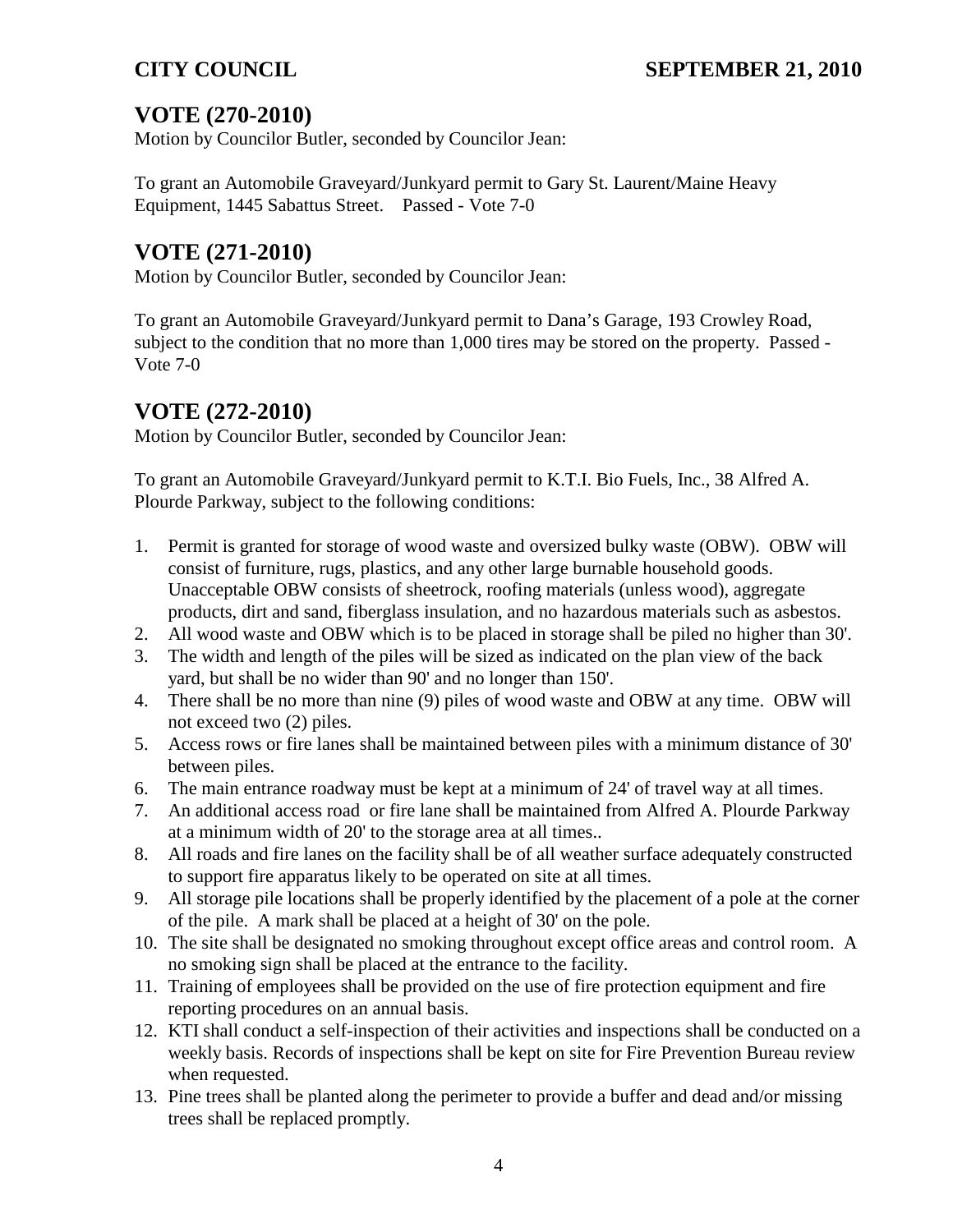14. That the processing of pressure treated wood be done in full compliance with the EPA & DEP regulations.

Passed - Vote 7-0

## **PUBLIC HEARING AND FIRST PASSAGE REGARDING AN ADOPTION OF THE PROPERTY ASSESSED CLEAN ENERGY ORDINANCE**

Mayor Gilbert opened the public hearing. No members of the public spoke for or against this item. Mayor Gilbert then closed the hearing. Councilor Jean had a few questions concerning the program but once City Administrator Edward Barrett explained the process his questions were answered.

## **VOTE (273-2010)**

Motion by Councilor Poulin, seconded by Councilor Morgan:

That the proposed new ordinance, Chapter 60 "Property Assessed Clean Energy", receive first passage by a roll call vote and that the public hearing on said ordinance be continued to the next regular City Council meeting for final passage. Passed - Vote 7-0

## **RESOLVE ESTABLISHING AN AD-HOC ADVISORY COMMITTEE ON DOWNTOWN NEIGHBORHOOD ACTION**

City Administrator Edward Barrett informed the council of the addition to the composition of the committee which now included an ex-officio member from the Planning Board.

# **VOTE (274-2010)**

Motion by Councilor Cayer, seconded by Councilor O'Connell:

To approve the Resolve establishing an Ad-hoc Advisory Committee on Downtown Neighborhood Action. Passed - Vote 7-0

## **RATIFICATION OF COLLECTIVE BARGAINING EXTENSION AGREEMENT WITH THE LEWISTON PROFESSIONAL TECHNICAL UNIT**

## **VOTE (275-2010)**

Motion by Councilor Jean, seconded by Councilor Butler:

To ratify the Collective Bargaining Extension Agreement between the City of Lewiston and the Lewiston Professional Technical Unit, Local 3855 of the American Federation of State, County and Municipal Employees [AFSCME], said agreement being for the period July 1, 2010 to June 30, 2011, and to authorization the Mayor and City Administrator to sign the agreement on behalf of the City of Lewiston. Passed - Vote 7-0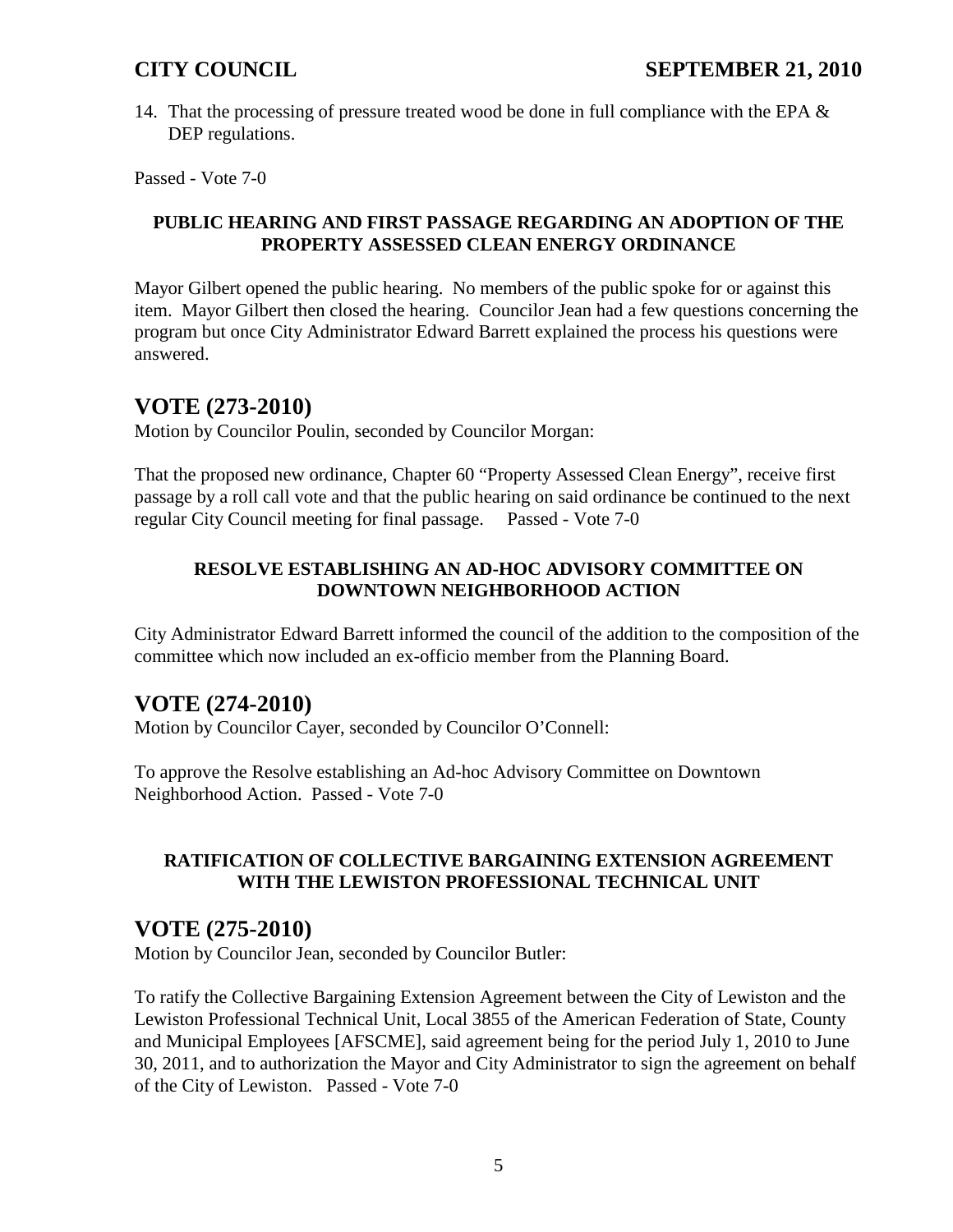## **AUTHORIZATION TO ACCEPT TRANSFER OF FORFEITURE FUNDS**

## **VOTE (276-2010)**

Motion by Councilor Cayer, seconded by Councilor Jean:

That pursuant to Title 15, Maine Revised Statutes Annotated, Section 5824(3) and Section 5822(4)(A), the City Council hereby acknowledges and approves of the transfer of \$825.00, or any portion thereof, in the case of the State of Maine vs. David Noyes, CR-10-587 Court Records. Being funds forfeited pursuant to court process. It is further acknowledged that these funds shall be credited to the 'City of Lewiston Drug Enforcement Program', funds to be deposited in Account No. 590-3514050 at TD Bank. Passed - Vote 7-0

### **REPORTS AND UPDATE**

Ed Barrett mentioned that the new monthly report had been sent out and hoped the new format would be pleasing to the Mayor and Council.

Finance Director Heather Hunter gave a brief summary on the background of the Performance Measurement Pilot Program. The Council eliminated the third year phase of this program from the budget this year. She explained that it is a three year program of the New England States Government Finance Officers Association and that the city is in the last year of the program. The city had prepaid the full amount, so the remaining \$5200 would be returned to the city as revenue. She encouraged the Council to reconsider their decision because the third year of the program would include a citizen satisfaction survey which would be beneficial to the city since the city is moving forward with the Strategic Plan and may move forward on a Comp Plan.

# **VOTE (277-2010)**

Motion by Councilor Poulin, seconded by Councilor Butler:

To move forward with the Performance Measurement Program and to recognize a refund of \$5,200 shall not be deposited in the unclassified account as approved in the FY 2010-2011 budget. Passed - Vote 4-3 (Councilors Bernier, Cayer and Morgan opposed)

### **OTHER BUSINESS**

Edward Barrett mentioned that there will be a workshop on Tuesday, October  $12<sup>th</sup>$  concerning the Main Street Project.

Mayor Gilbert inquired about the time frame the city usually receives the payments from the State for the Homestead Exemption. He was concerned about the State shifting payments owed to the city from one fiscal year to another. He mentioned that Central Maine Medical Center was laying off employees partly due to the MaineCare debt issue. The Council decided to have a letter drafted and sent to the State delegation concerning the practice of the State delaying payments owed to municipalities and hospitals.